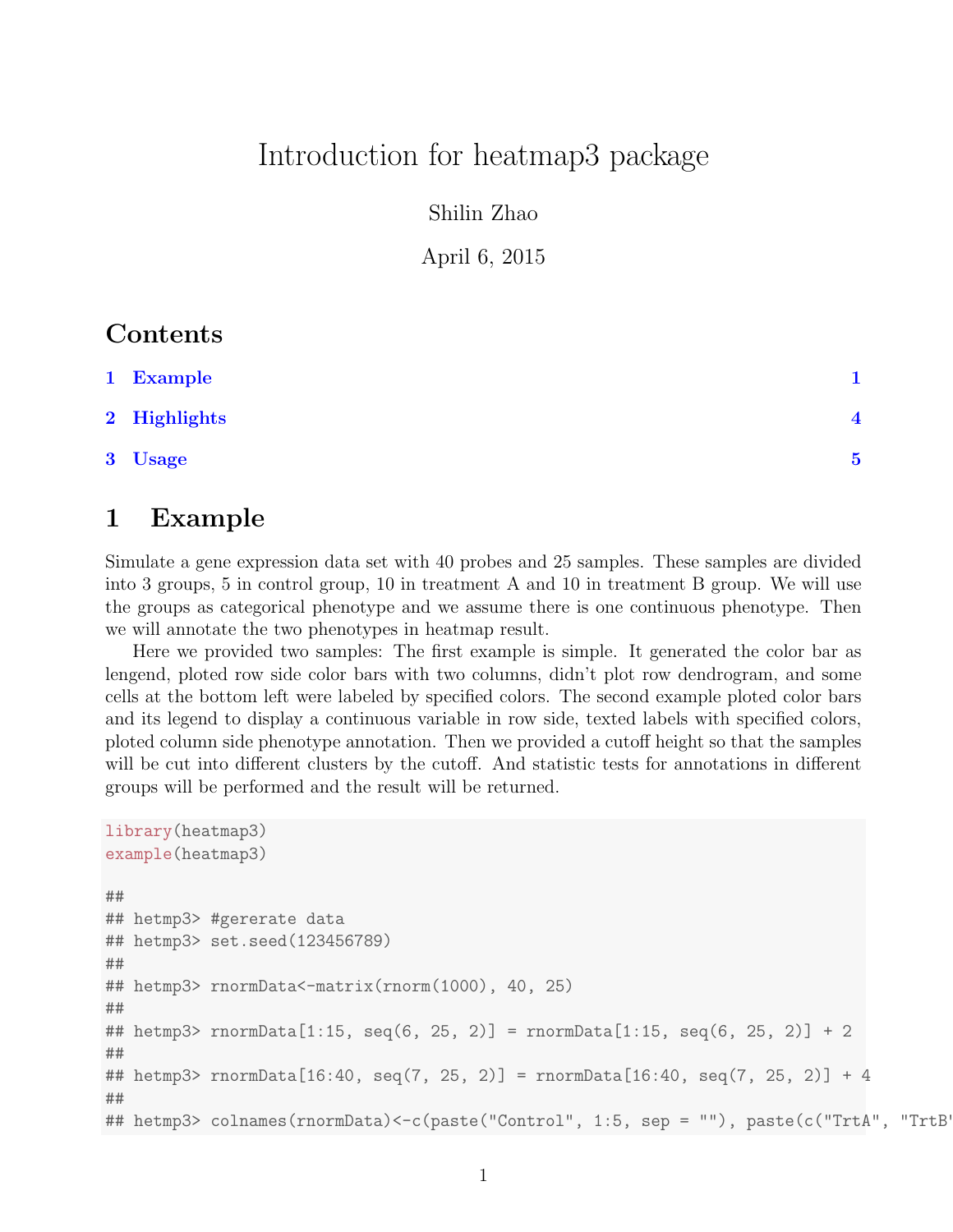```
## hetmp3+ rep(1:10,each=2), sep = ""))
##
## hetmp3> rownames(rnormData)<-paste("Probe", 1:40, sep = "")
##
## hetmp3> ColSideColors<-cbind(Group1=c(rep("steelblue2",5), rep(c("brown1", "mediumpurp
##
## hetmp3> colorCell<-data.frame(row=c(1,3,5),col=c(2,4,6),color=c("green4","black","oran
##
## hetmp3> highlightCell<-data.frame(row=c(2,4,6),col=c(1,3,5),color=c("black","green4",'
##
## hetmp3> #A simple example
```
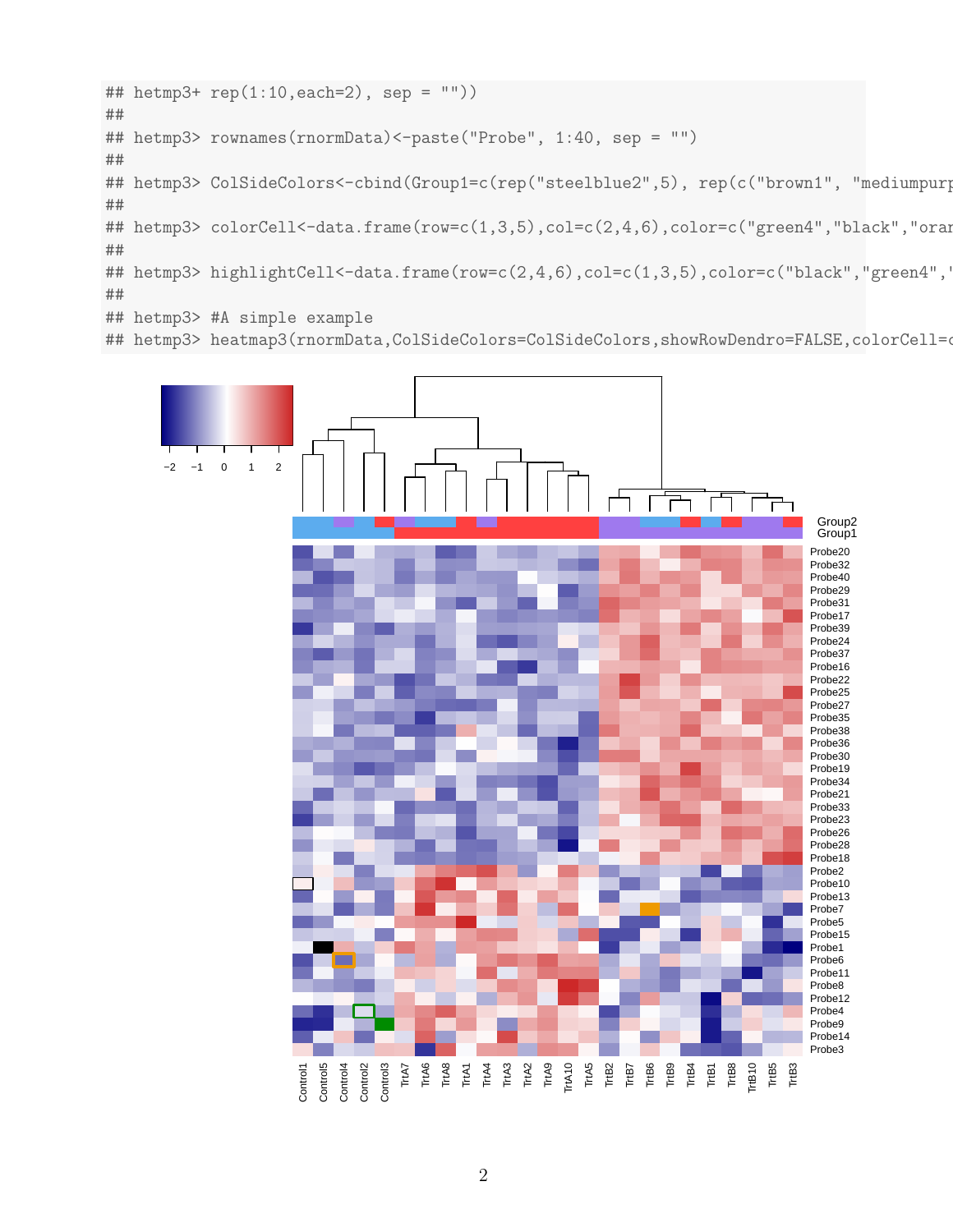```
##
## hetmp3> #A more detail example
## hetmp3> ColSideAnn<-data.frame(Information=rnorm(25),Group=c(rep("Control",5), rep(c('
##
## hetmp3> row.names(ColSideAnn)<-colnames(rnormData)
##
## hetmp3> RowSideColors<-colorRampPalette(c("chartreuse4", "white", "firebrick"))(40)
##
## hetmp3> result<-heatmap3(rnormData,ColSideCut=1.2,ColSideAnn=ColSideAnn,ColSideFun=fun
## hetmp3+ showAnn(x),ColSideWidth=0.8,RowSideColors=RowSideColors,col=colorRampPalette(o
## hetmp3+ "black", "red"))(1024), RowAxisColors=1, legendfun=function() showLegend(legend=
## hetmp3+ "High"),col=c("chartreuse4","firebrick")),verbose=TRUE)
## The samples could be cut into 3 parts with height 1.2
## Differential distribution for Information, p value by ANOVA: 0.767
## Differential distribution for Group, p value by chi-squared test: 0
```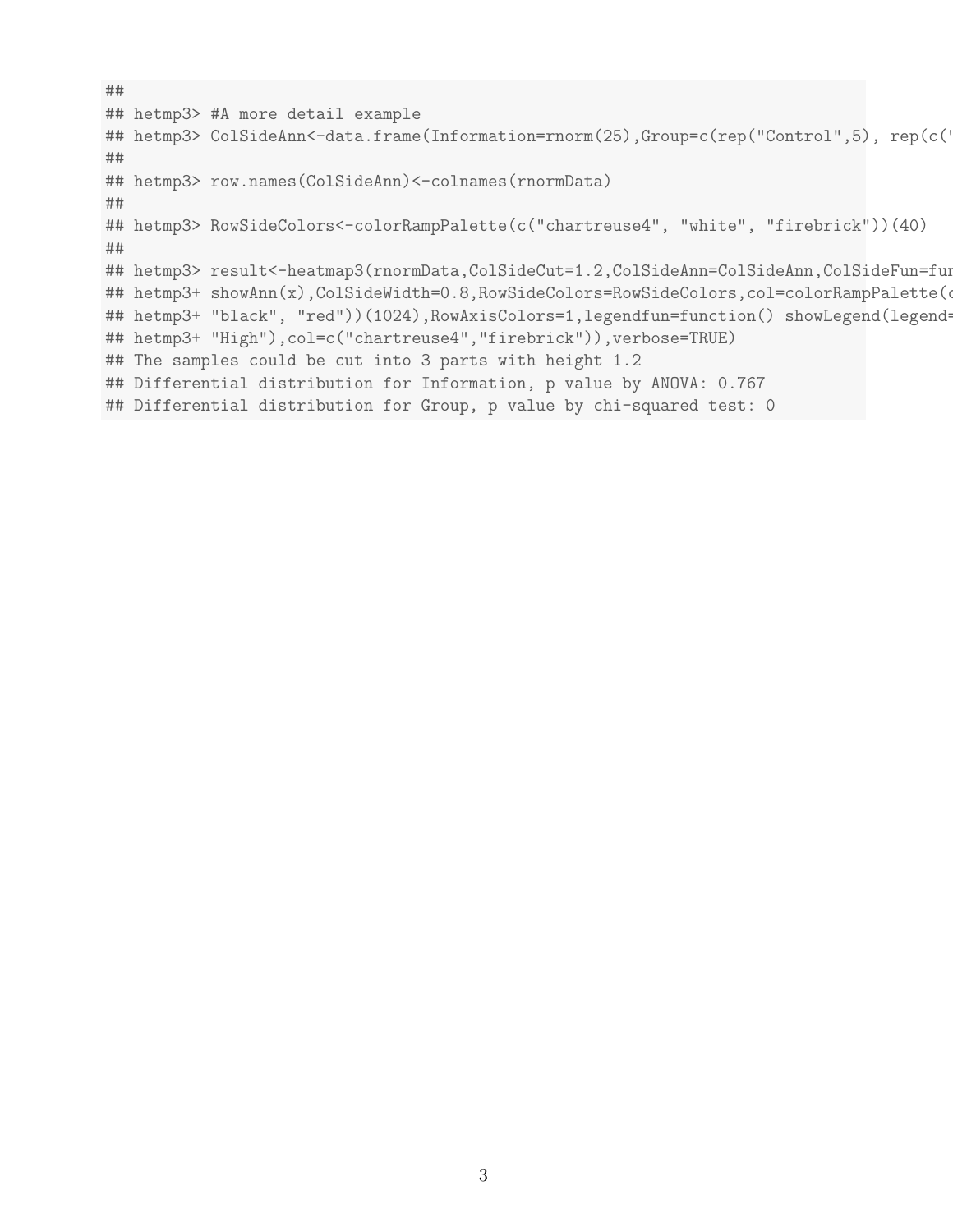

##

|    |                  | ## hetmp3> #annotations distribution in different clusters and the result of statistic te |  |        |  |  |  |  |
|----|------------------|-------------------------------------------------------------------------------------------|--|--------|--|--|--|--|
|    |                  | ## hetmp3> result\$cutTable                                                               |  |        |  |  |  |  |
|    | ## \$Information |                                                                                           |  |        |  |  |  |  |
|    |                  | ## Cluster 1 Cluster 2 Cluster 3                                                          |  | pValue |  |  |  |  |
|    |                  | ## Min. -1.1140 -0.929200 -1.97300 0.7672268                                              |  |        |  |  |  |  |
|    |                  | $\#$ # 1st Qu. -0.2307 -0.319700 -1.47000                                                 |  | NA     |  |  |  |  |
|    |                  | ## Median 0.1175 0.087170 0.06997                                                         |  | ΝA     |  |  |  |  |
|    |                  | ## Mean 0.2541 0.002873 -0.17270                                                          |  | NA     |  |  |  |  |
|    |                  | ## 3rd Qu. 0.2711 0.483100 0.87300                                                        |  | NA     |  |  |  |  |
|    |                  | ## Max. 2.2270 0.662200 1.67000                                                           |  | NA     |  |  |  |  |
| ## |                  |                                                                                           |  |        |  |  |  |  |
|    |                  |                                                                                           |  |        |  |  |  |  |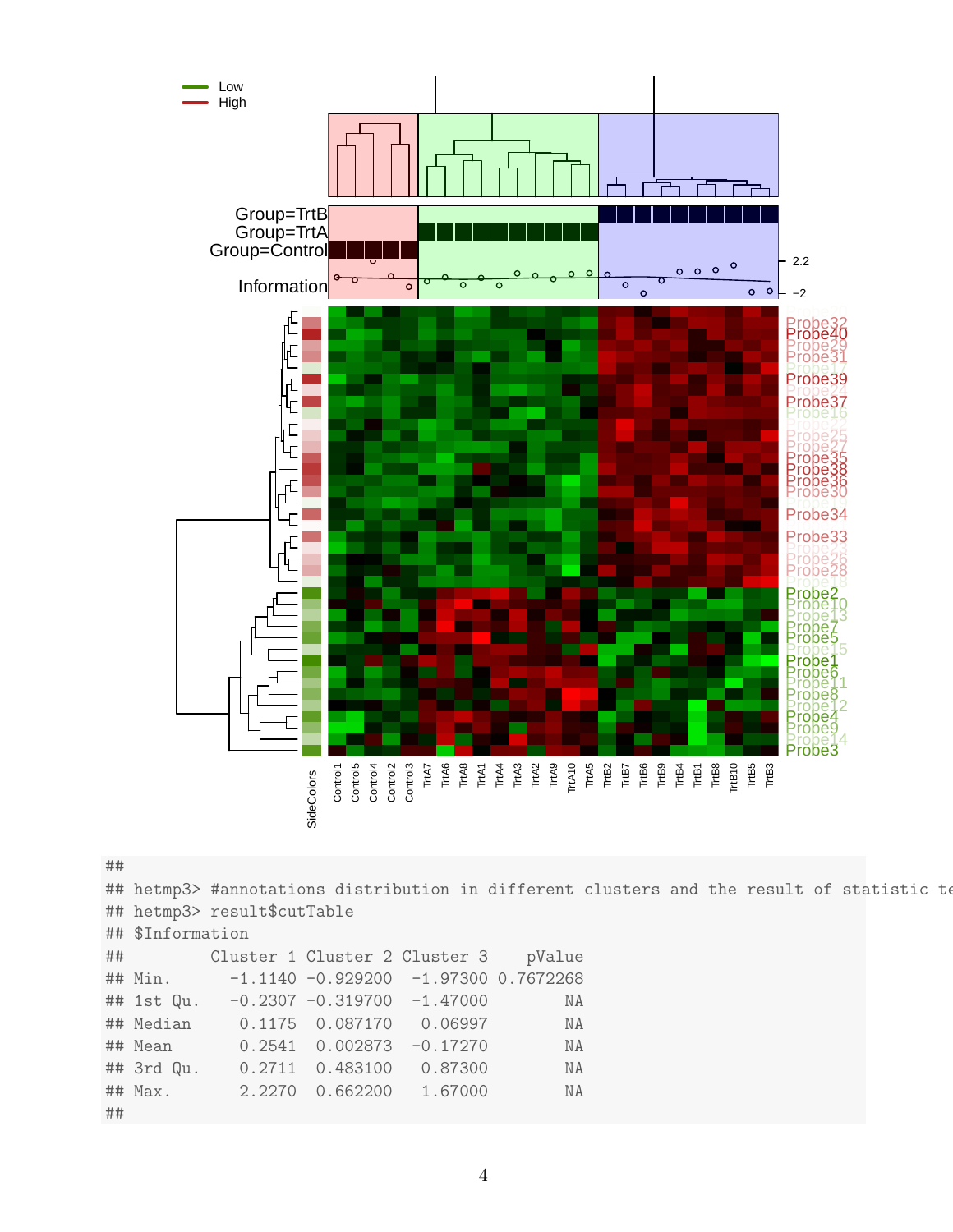|    | ## \$Group         |    |                               |     |                |
|----|--------------------|----|-------------------------------|-----|----------------|
| ## |                    |    | Cluster 1 Cluster 2 Cluster 3 |     | pValue         |
|    | ## Control         | h. |                               |     | 0 3.610865e-10 |
|    | $##$ TrtA          |    | 1 ()                          |     | ΝA             |
|    | ## TrtB            |    |                               | 1() | ΝA             |
|    | ## Control_Percent |    |                               |     | N A            |

# <span id="page-4-0"></span>2 Highlights

- Completely compatible with the original R function heatmap. You don't need to learn anything new or change your old commands to use it.
- Provides highly customizable function interface so that the users can use their own functions to generate legend or side annotation. And two convenient example functions were also provided.
- Provides a height cutoff so that the samples will be cut into different clusters by the cutoff and labeled by different colors. And then statistic tests for the distribution of annotations in different clusters will be performed.
- More convenient coloring features: Provides color legend for the input matrix automatically. A more fancy color series is set as default color. You can balance the colors in color legend so that you can ensure the median color will represent the 0 value.
- More powerful labeling features: The labels in axis could be labeled with colors. The side color bars support more than one column of colors.
- The color legend, column and row side color bars can exist in the same figure, which can't be done in other heatmap compatible packages.
- Improvement in parameters: Pearson correlation is set as default method; the agglomeration method for clustering now can be specified; the input values can be transformed into matrix automatically if it is a data.frame.

## <span id="page-4-1"></span>3 Usage

The main function is heatmap3, which was generate form the R function heatmap. So it is completely compatible with the original R function heatmap. You can use your commands for heatmap in heatmap3 as well. And you can use ?heatmap3 to get help for its new parameters. Here I just listed some of the new parameters for your information.

- legendfun: function used to generate legend in top left of the figure. More details will be discussed below.
- ColSideFun and ColSideAnn: function used to generate annotation and labeling figure in column side. The users can use any plot functions to generate their own figure. More details will be discussed below.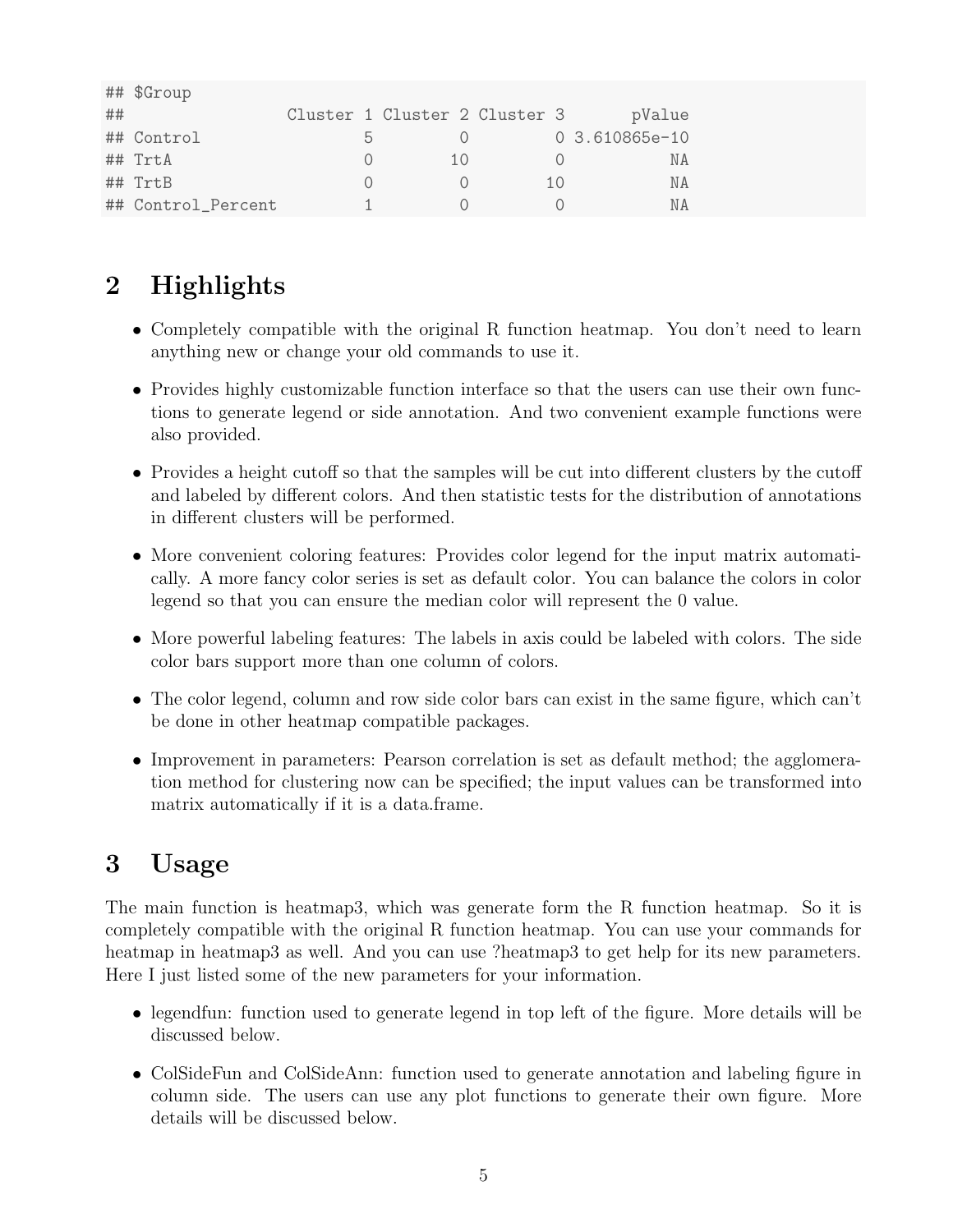- ColSideCut: the value to be used in cutting coloum dendrogram. The dendrogram and annotation will be divided into different parts and labeled respectively.
- method: the agglomeration method to be used by hclust function.
- ColAxisColors, RowAxisColors: integer indicating which column of ColSideColors or RowSide-Colors will be used as colors for labels in axis.
- showColDendro, showRowDendro: logical indicating if the column or row dendrogram should be plotted.

A very important new feature in heatmap3 is the legendfun and ColSideFun parameter. You can generate your own legend in the top left of the figure by legendfun. And generate your own sample annotation in column side. Here we provided a function called showLegend as an example.

```
library(heatmap3)
showLegend
## function (legend = c("Group A", "Group B"), Iwd = 3, cex = 1.1,\# col = c("red", "blue"), ...)
## {
## plot(0, xaxt = "n", bty = "n", yaxt = "n", type = "n", xlab = "",
## vlab = "")## legend("topleft", legend = legend, lwd = lwd, col = col,
\# bty = "n", cex = cex, ...)
## }
## <environment: namespace:heatmap3>
```
This function is very simple. It first generates a empty figure and then uses the R function legend to generate legend. So you can simplely write your own function to show legend or something else in the top left of the figure. Here is an example for showLegend function.

```
example(showLegend)
##
## shwLgn> RowSideColors<-rep("steelblue2",nrow(mtcars))
##
## shwLgn> RowSideColors[c(4:6,15:17,22:26,29)]<-"lightgoldenrod"
##
## shwLgn> RowSideColors[c(1:3,19:21)]<-"brown1"
##
## shwLgn> heatmap3(mtcars,scale="col",margins=c(2,10),RowSideColors=RowSideColors,legend
## shwLgn+ showLegend(legend=c("European","American","Japanese"),col=c("steelblue2","ligh
## shwLgn+ "brown1"),cex=1.5))
```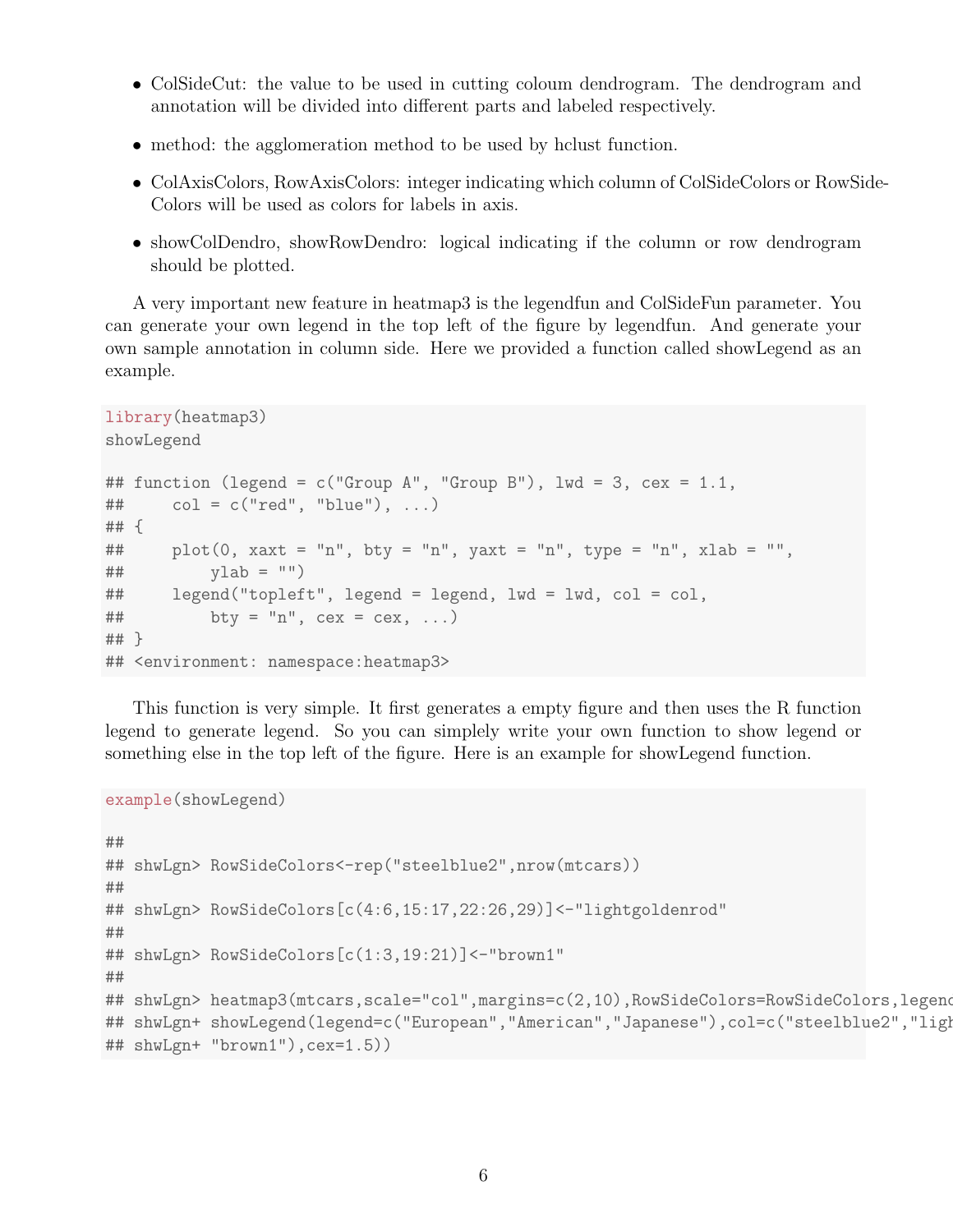

We also provided a showAnn function as an example to show column side annotation.

```
example(showAnn)
```

```
##
## shwAnn> annData<-data.frame(mtcars[,c("mpg","am","wt","gear")])
##
## shwAnn> annData[,2]<-as.factor(annData[,2])
##
## shwAnn> annData[,4]<-as.factor(annData[,4])
##
## shwAnn> #Display annotation
## shwAnn> ## Not run:
## shwAnn> ##D showAnn(annData)
```